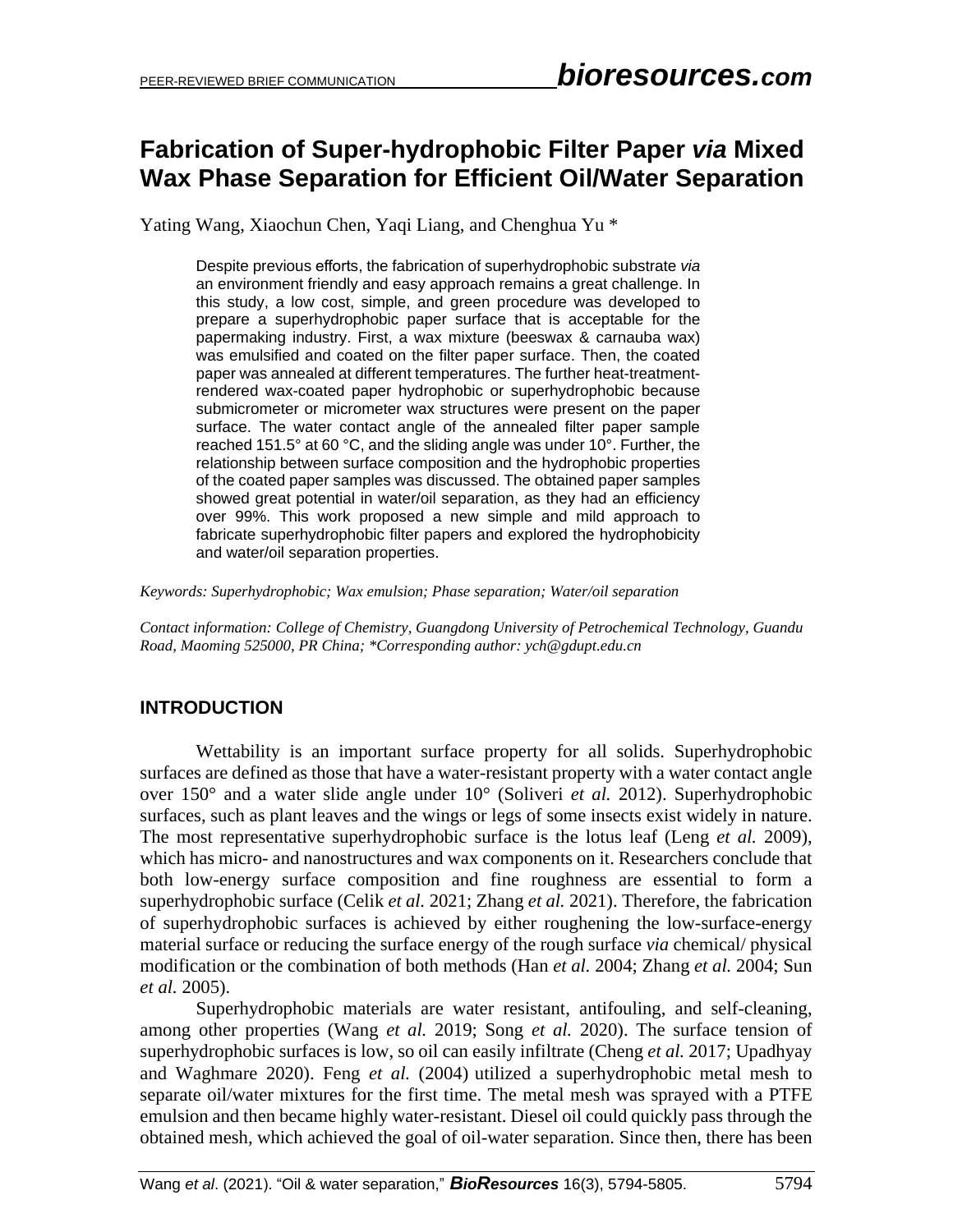an increasing number of studies on the oil-water separation performance of hydrophobic or superhydrophobic materials.

Initially, the substrates of superhydrophobic fibrous materials were mostly hard metals. For example, Li *et al.* (2007) prepared a superhydrophobic surface with a petal-like structure on the nickel metal substrate *via* a simple chemical method using mono-alkyl phosphoric acid. In addition, the obtained superhydrophobic nickel mesh could effectively separate the oil-water mixture. Gu *et al.* (2014) used porous  $Al_2O_3$  ceramic membrane as the substrate to deposit carbon nanotubes (CNTs) with excellent mechanical, thermal, and conductive properties through filtration. The CNTs provided micro- and nano- rough structure, and they contained a large amount of -OH and -COOH groups, which grafted hydrophobic polystyrene (PS) onto the surface of the CNTs *via* photoinitiated polymerization. A hydrophobic polymer brush was formed that had an oil removal rate of up to 99.94% from an oil-water emulsion, and the water flux was up to 5000 L /  $(m^2 \cdot h)$ . These hard substrate materials have good mechanical properties, but their applications are often limited, as they are easily corroded and do not biodegrade easily under natural conditions.

Researchers have attempted to obtain superhydrophobic materials based on soft substrates, such as paper or fabric, without using harmful reagents such as fluorochemicals. Cheng *et al.* (2018) developed a dip-coating method to obtain superhydrophobic cotton fabric. They used renewable, biodegradable, nanoscale-sized cellulose nanocrystal as the rough structure component instead of inorganic nanoparticles (TiO<sub>2</sub> or SiO<sub>2</sub>) to fabricate renewable and degradable superhydrophobic cotton fabric. To prevent nanocellulose from falling off, the cured epoxidized oil resin was used as the binder. The prepared superhydrophobic cotton fabric could selectively absorb oil from oily water and could separate various oil/water mixtures efficiently, and it had a separation efficiency of over 98%. Li *et al.* (2019) successfully fabricated superhydrophobic/superoleophilic papers through the combination of layer-by-layer (LBL) deposition of chitosan (CS) and hexadecyltrimethoxysilane (HMTS-g-TiO<sub>2</sub>) on the paper surface and subsequent heat treatment. The paper modified with 20 multilayers of  $(CS/HTMS-g-TiO<sub>2</sub>)$  followed by heat treatment showed superhydrophobicity with a water contact angle of 167.4° and superoleophilicity, with an oil contact angle of  $0^\circ$ . Further, the prepared paper effectively separated both immiscible oil-water mixtures and water-in-oil emulsions solely driven by gravity.

This study aimed to develop a low cost, green, and simple procedure to prepare a superhydrophobic paper surface that is acceptable for the papermaking industry. Plant waxes are important materials for preparing superhydrophobic surfaces, firstly because they can impart water repellency to an extent with good hydrophobicity, and secondly, they are renewable. Thus, they do not pose any environmental or health concerns. In relevant studies (Zhang *et al.* 2014; Naderizadeh *et al.* 2019), micrometer wax particles were produced *via* the emulsifying process, which increases the hydrophobicity of paper after coating the surface. However, the roughness of wax-latex-coated paper is not sufficient to render the surface superhydrophobic. A robust water impact resistant and solutionprocessable all-organic superhydrophobic coating was prepared from natural and renewable carnauba wax and low-cost candle soot nanoparticles by Onses and coworkers. It exhibited superhydrophobicity with a water contact angle of 172◦ and sliding angle of 3°, respectively (Celik *et al.* 2021). This method was simple, but getting candle soot was time consuming. Another study (Celik *et al.* 2020) developed an approach to fabricate hierarchically structured superhydrophobic surfaces from dispersions of hydrophobic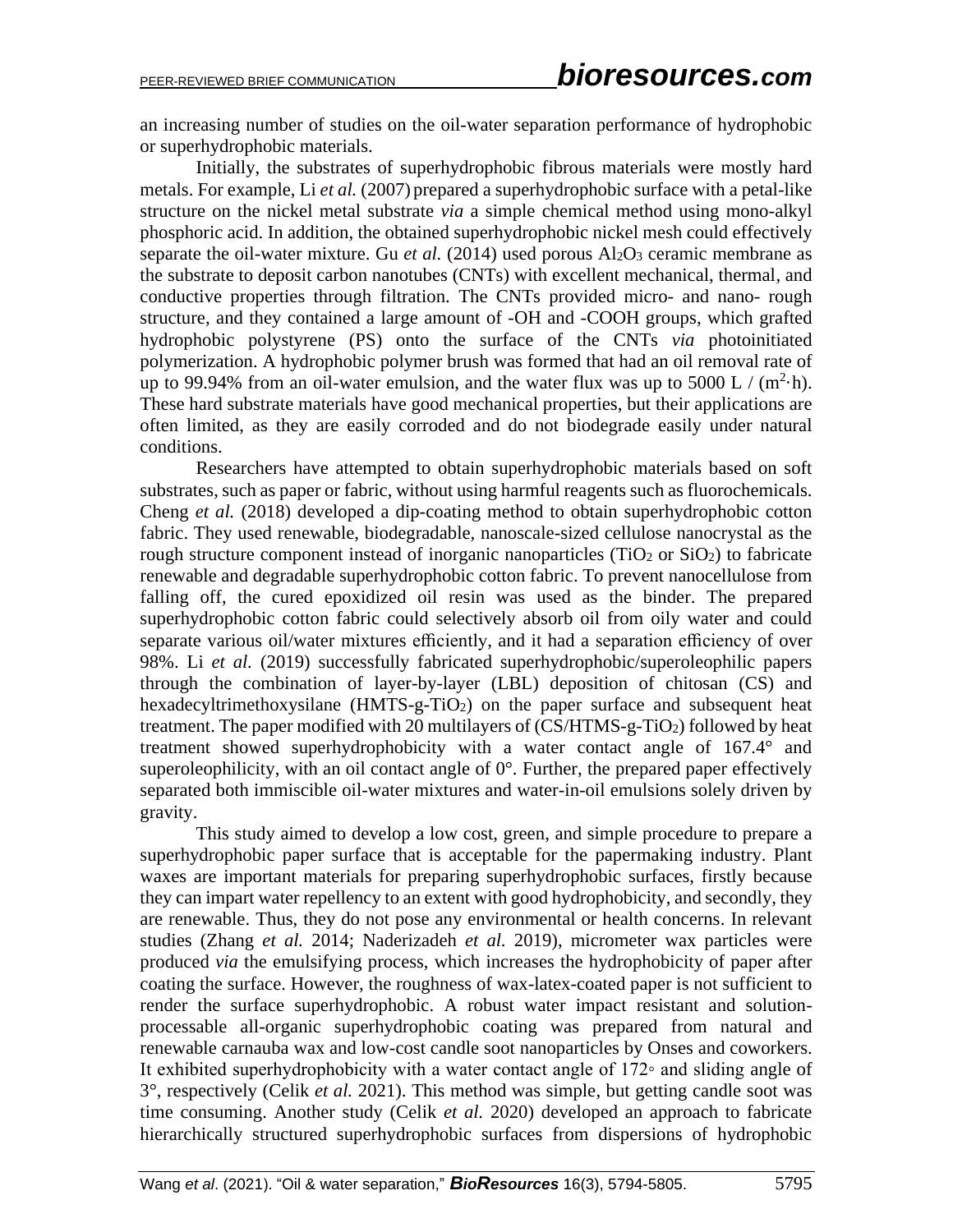nanoparticles and wax with a water contact angle of 175° and a sliding angle of 3°. The composite coating was mechanically durable and fluorine-free. The only minor drawback was that inorganic particles were difficult to degrade naturally.

Wax displays a certain degree of hydrophobic properties, and the authors assumed that the waxes with different thermal properties could be separated from the wax mixture at the proper temperature. The wax with a higher melting point would keep its solid state, while the wax with a lower melting point would melt and flow out. This phenomenon would likely lead to a surface morphology change in the materials coated with the wax mixture. In the experiments, a wax mixture composed of beeswax and carnauba wax was first emulsified to form a wax mixture emulsion. Then, the original filter paper was coated with the mixed wax emulsion and dried at room temperature. After further heat treatment for 10 h at different temperatures, filter papers with high water resistance and lipophilicity were obtained. Thus, (super) hydrophobic paper was prepared simply and cost-effectively. The key advantage of this method was that no fluorochemicals and organic solvents were used in the preparation process, which facilitated the industrial application and fit the needs of sustainable development due to the use of green-based materials.

## **EXPERIMENTAL**

#### **Materials**

The beeswax (food grade, melting point  $62 \degree C$ ) and carnauba wax (food grade, melting point 80 °C) were purchased from Usolf Chemical Technology Co., Ltd. (Linyi, China). The chitosan was obtained from Aladdin Biochemical Technology Co., Ltd. (Shanghai, China). The acetic acid used was sourced from Qiangsheng Chemical Industry Co., Ltd. (Changshu, China), and the glycerol was sourced from Damao Chemical Reagent Factory (Tianjin, China). Finally, the filter paper was purchased from Wohua Co., Ltd. (Hangzhou, China), and the diesel was obtained from a gas station.



**Fig. 1.** Illustration of the fabrication of superhydrophobic filter paper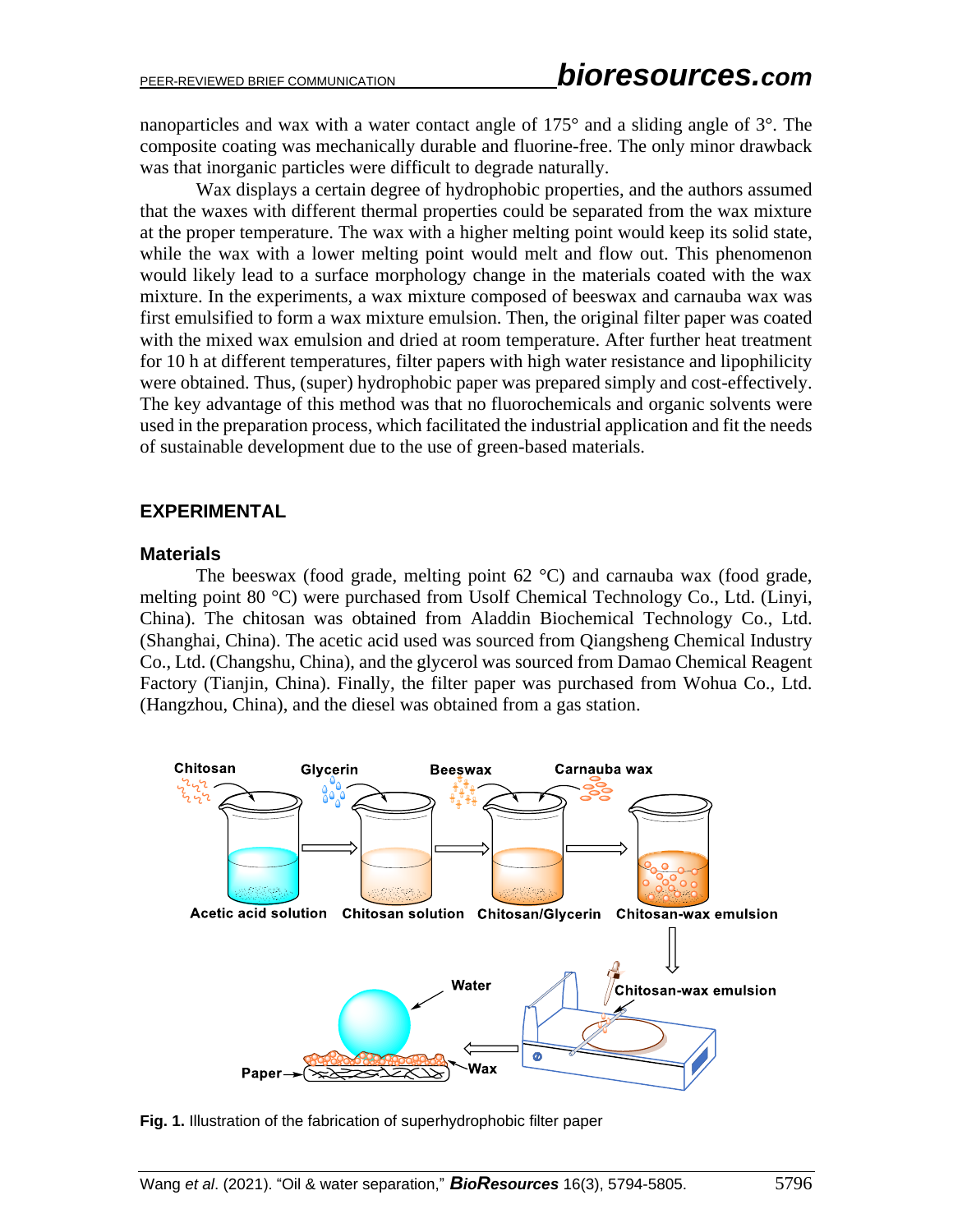#### *Preparation of the mixed wax emulsion*

A 1 wt% acetic acid solution was prepared in a beaker. Then, a certain amount of chitosan powder was slowly added to the acetic acid solution of the same concentration (1 wt% chitosan) and stirred quickly until the solution became clear. Glycerin was added into the chitosan solution as a plasticizer, and the solution was heated in a water bath to approximately 85 °C. The mixture of waxes with different weight ratios of beeswax  $\&$ carnauba wax (the mass ratios of beeswax to carnauba were 3:7, 5:5, and 7:3) was added to the heated solution in liquid state. The solution was stirred for 20 min after the wax had melted. A high-speed homogenizer (T25, IKA, Staufen, Germany) was used to stir the obtained emulsion for an additional 3 min. Finally, the emulsified chitosan-wax emulsion (weight percentage of the emulsion was 5%) was cooled and stirred until reaching room temperature. An illustration of the fabrication of superhydrophobic filter paper is shown in Fig. 1.

#### *Coating and annealing*

Medium-speed qualitative filter paper was coated with the wax mixture latex using a coating instrument (K303, RK Print Coat Instruments Ltd, Royston Hertfordshire, England) at a speed of 3 m/min. A coating weight of 7.5  $g/m<sup>2</sup>$  was chosen. After wet coating, the papers were dried at room temperature for 24 h. Then, the coated paper was further annealed (dried) at different temperatures (25 °C, 60 °C, and 75 °C) for 10 h. Thus, a minor structure on the wax coating layer was produced during the phase separation process.

#### *Separation of water/oil mixtures*

Deionized water was mixed with diesel (the total amount was 10 g, and the proportion of water was 10 wt%), and the mixture was ultrasonically dispersed to simulate high-water-content diesel. The prepared paper samples were cut to a suitable size and placed into a glass sand funnel (G3) for filtration. During oil/water separation, the mixtures were slowly poured into the separation system. The vacuum circulation pump was used to facilitate filtration. Separation occurred, as water remained in the upper container and oil fell into the lower container.

#### **Methods**

#### *Characterization*

The thermal properties of mixed wax were determined *via* differential scanning calorimetry (DSC) (SDT, Q600, TA Instruments, New Castle, DE, USA). The wax mixture samples were first heated above their melting point, and they were then cooled to room temperature to achieve uniform initialization conditions. Thermograms of the re-heated process were recorded at temperatures ranging from room temperature to 90 °C with a heating rate of 1 °C/min.

The contact angle measurements were performed using OCA20 (Dataphysics, Filderstadt, Germany). An automatic single liquid dispenser was used to dispense a precise volume of deionized water  $(5 \mu L)$ , which descended until the drop reached the paper samples. Then, it was raised again so that the water drop stayed on the sample surface. Each paper sample was measured at least 5 times to determine average values in the different positions on the surface. The maximum angle of inclination of the stage at which the water drop could not roll off was marked as the water sliding angle.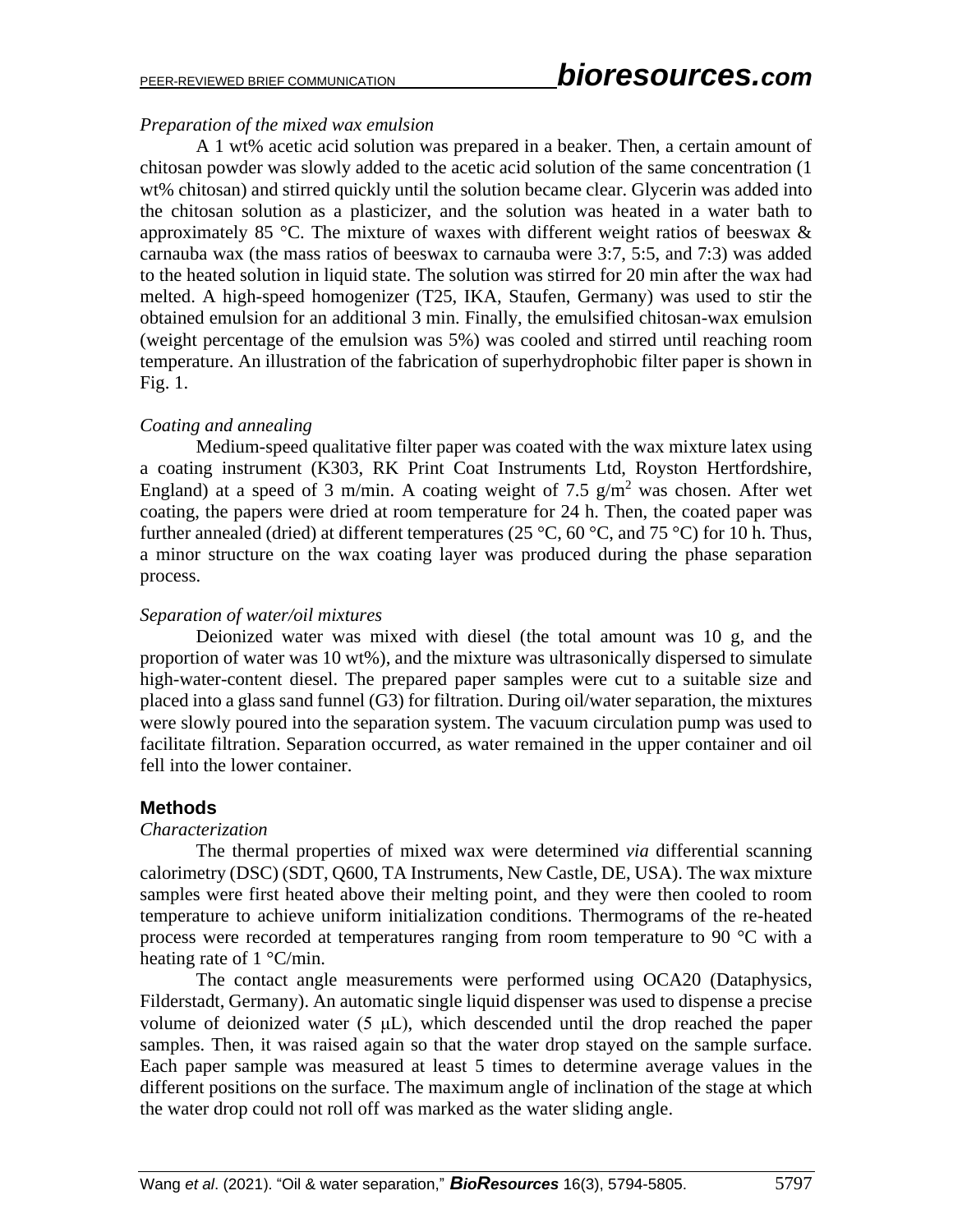The surface topography was characterized using scanning electron microscopy (SEM) (Shimadzu SS-550, Kyoto, Japan) at an accelerating voltage of 5.0 kV. Samples were mounted on aluminium stubs using conducting resin and then coated with approximately 10 nm of gold in an ion sputtering coating instrument (1080anto, Cressington, Watford, England).

The moisture content of the oil-water mixture after filtration was determined using an accurate tester (870, Metrohm, Herisau, Switzerland). The pore size and permeability of each paper sample was measured *via* a capillary pore size analyzer (Porolux, 100FM, Gent, Belgium) five times to obtain an average value.

### **RESULTS AND DISCUSSION**

#### **Thermal Properties of Beeswax and Carnauba Wax**

Plant-derived wax has excellent hydrophobicity because its main components are esters of long-chain fatty alcohols, acids, and long-chain alkanes (Saji 2020). Therefore, such wax is a natural medium for the preparation of hydrophobic materials. In this study, beeswax and carnauba wax, which were selected to improve the hydrophobicity of filter paper, could be mixed at any weight ratio because they had similar ingredients. The thermal properties of the two wax types are shown in Fig. 2.



**Fig. 2.** The differential scanning calorimetry (DSC) thermograms of carnauba wax (A) and beeswax (B)

The complete melting points of beeswax and carnauba wax were 62 and 80  $^{\circ}C$ , respectively. Figure 2 shows that before reaching the melting point, beeswax had an obvious heat absorption peak at 52 °C, and the carnauba wax had an absorption peak at 74 °C. The heat absorption peaks were generated due to the polymorphic phase transitions of the pure wax. In the process of the phase transitions, wax existed in a semi-solid and semi-liquid form. During the cooling process of the melted wax, the exothermic peaks corresponded to the endothermic peaks, but they were not at exactly the same temperature. The temperature of the exothermic peak was generally lower than that of the corresponding endothermic peak, which might have been caused by the hysteresis of the waxy crystal transition. When the two waxes were evenly mixed, the heat absorption and heat release behaviors of the mixture reflected the combined behaviors of the two component waxes. Beeswax could likely be separated from the wax mixture at a certain temperature and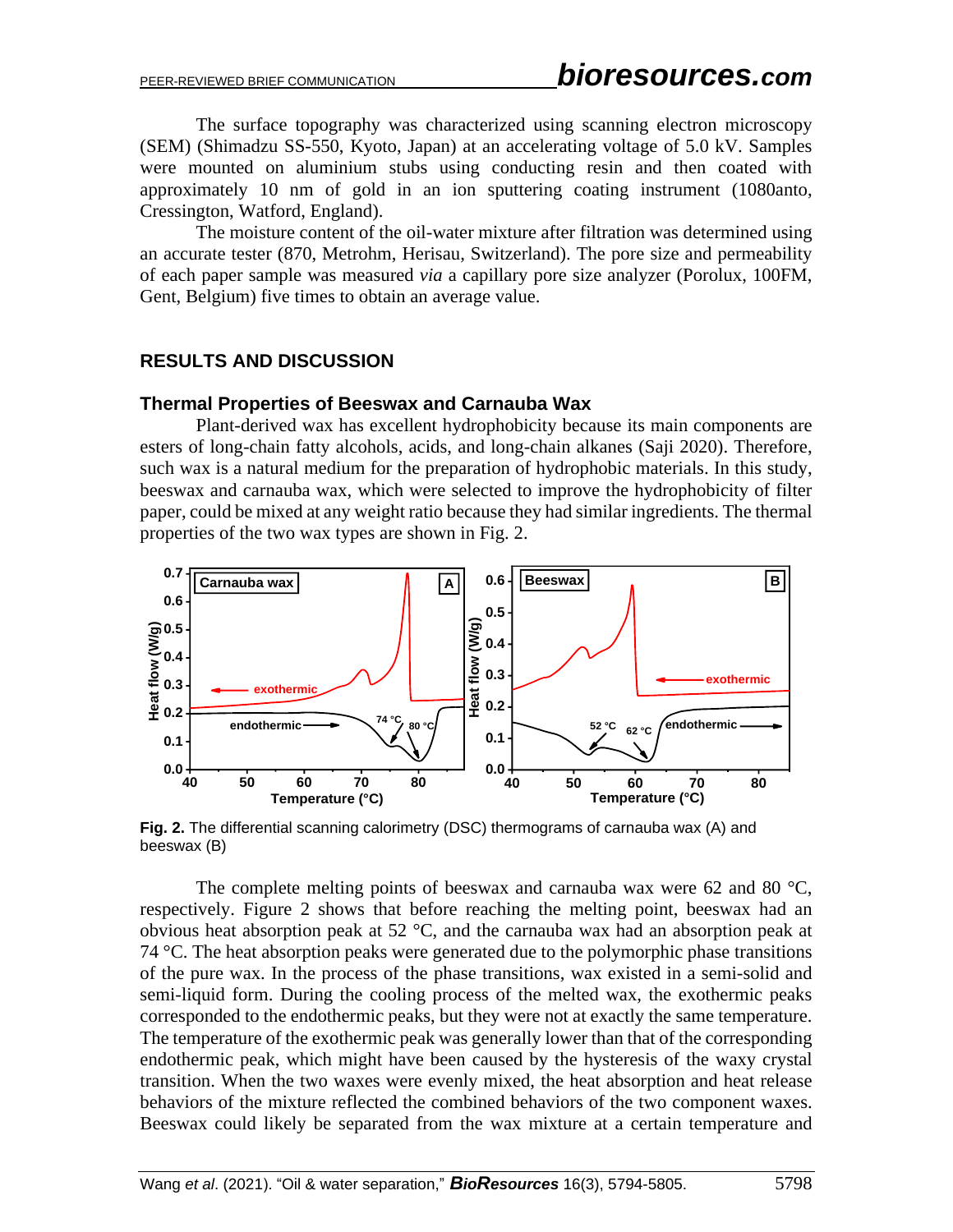duration at which beeswax is in liquid form and carnauba wax remains in a solid state. The solid-liquid phase separation phenomenon would occur, which facilitates the generation of the micro-/nano-scale rough structure.

#### **Hydrophobic Properties of the Emulsion Coated Paper**

The surface wettability of the emulsion coated filter paper was characterized by the water contact angle and the sliding angle. Water quickly wetted and penetrated the untreated filter paper with a water contact angle of  $0^\circ$ . After coating (the coating amount was 7.5  $g/m<sup>2</sup>$ ) and annealing, the filter papers became very hydrophobic, as shown in Fig. 3. The mass ratios of beeswax to carnauba were 3:7, 5:5, and 7:3.

The hydrophobicity of the coated filter papers improved notably, and all the contact angles were above 130 $^{\circ}$ . During the drying process at 25 $^{\circ}$ C, the moisture in the wax emulsion evaporated, and the waxy particles stacked on the filter paper to form a micro coarse structure. Without further heating treatment, the wax particles would have retained their granular shape on the filter papers. When the coated paper samples were annealed at 60 °C for 12 h, all the WCAs increased dramatically to approximately 150°. Figure 3 showed that when the mass ratio of wax was 7:3, the WCA of the filter paper sample was 151.5°, and the sliding angle was less than 10°. The filter paper surface began to provide self-cleaning properties, as water drops could easily roll off to remove dust particles, which is a property also exhibited by lotus leaves.



**Fig. 3.** The hydrophobicity of filter papers with different treatment temperature

When the annealing temperature reached  $75 \text{ °C}$ , the WCA values of the paper samples were lower than that at 25  $\degree$ C or 60  $\degree$ C. As carnauba wax had an endothermic peak at 74 °C, both the two waxes melted on the paper surface at temperatures below 75 °C. The melting process weakened the surface roughness of the coated filter papers. Notably, most the WCA values of the coated filter paper samples did not differ substantially at the same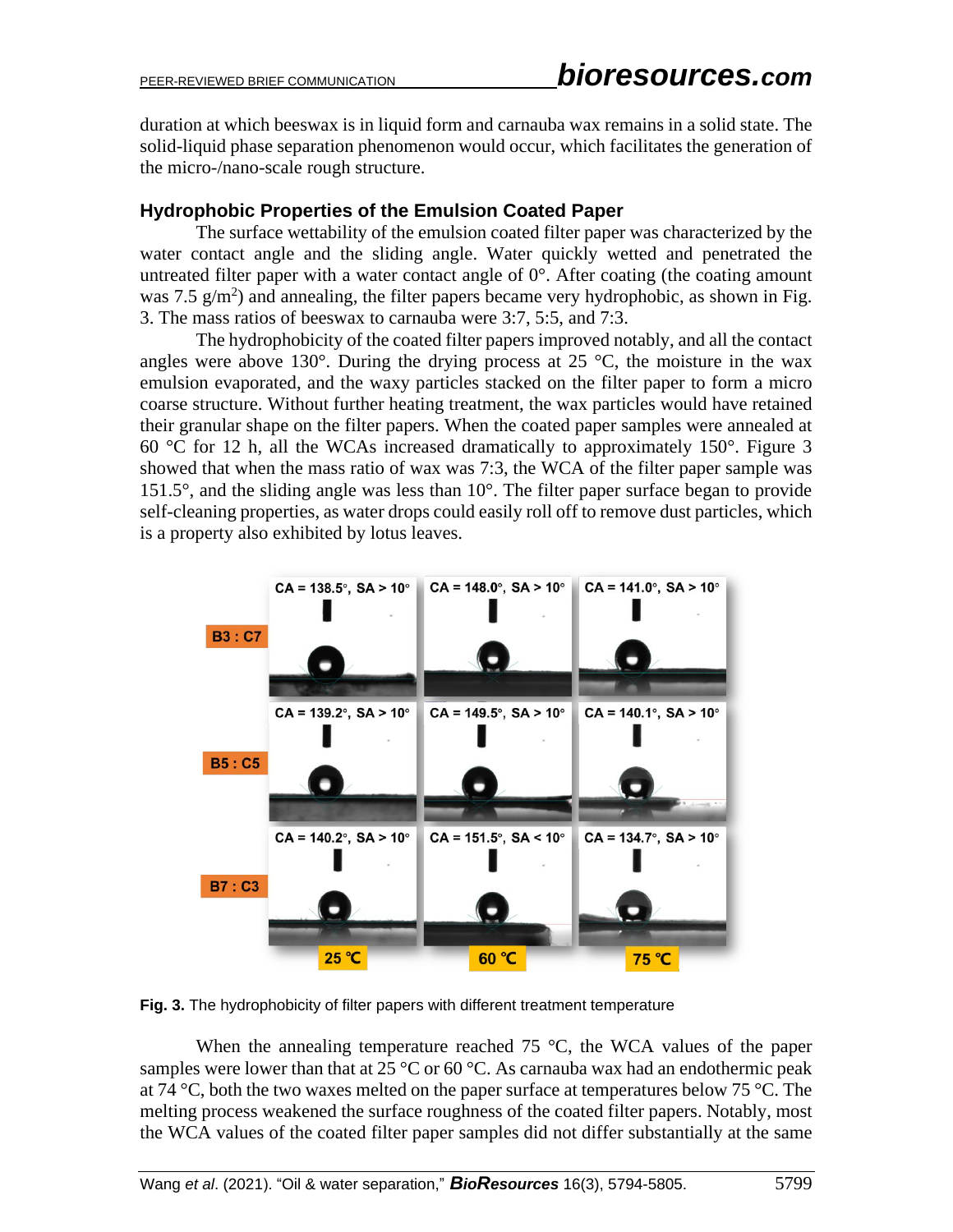annealing temperature. This finding suggested that the ratio of the two waxes did not affect much on the hydrophobicity of coated papers (our previous experiments showed that the surface energy of different proportions of mixed wax varies little; they were 34.2 mN/m  $(3:7)$ , 36.2 mN/m  $(5:5)$ , 32.1 mN/m  $(7:3)$ , respectively). The hydrophobicity of a material depended on the surface energy and surface morphology, therefore, the surface morphology transformation during heat treatment may be the key reason for the change in surface hydrophobicity.

Cassie and Baxter (1944) developed a model to describe a wetting state on a rough, solid surface, in which the liquid droplet is situated on a solid-air-liquid composite surface rather than penetrating into the rough grooves, and the apparent contact angle  $(\theta_c)$  is the sum of two contributions of a liquid-solid interface and a liquid-vapor interface as described in Eq. 1,

$$
\cos \theta_c = f_l \cos \theta_1 - f_2 \tag{1}
$$

where  $\cos\theta_c$  is the apparent contact angle ( $\degree$ ), which was the measured WAC of the paper sample,  $f_l$  is the fractional area  $(\%)$  of the solid surface with an intrinsic contact angle of *θ*<sub>1</sub> (°), *θ*<sub>1</sub> is the intrinsic contact angle (°) of the solid surface, *f*<sub>2</sub> is the fractional area (%) of the air, and  $f_1+f_2=1$ . In the experiment,  $\theta$  was the WCA of the smooth mix wax surface, which was 114.2°. When the WCA of the paper sample was 151.5°, *f* was 19.73%. When the  $\cos\theta_c$  was 134.7°, *f* was 39.44%. These results demonstrated that any hydrophobic material can become superhydrophobic by reducing the solid-liquid contact area. Further, it was shown that surface roughness is more important in superhydrophobicity at low *f* levels.

#### **Surface Morphology of the Coated Paper**

Through analysis of the WCA, the annealing temperatures were predicted to have a great influence on surface morphology. This was determined by the SEM images in Fig. 4.

Figures 4 A-1 and A-2 show that the filter paper fibers were covered by wax coating and many pores were partially filled in, but some pores remained unfilled. In Figs. 4 B-1 and 4 B-2, the wax beads were smooth and adhered to the surface of filter paper, and some of them aggregated. The randomly overlapping wax beads might have fallen off the papers without further annealing. When the drying temperature was  $60^{\circ}$ C, the beeswax on the paper surface melted and flowed out, whereas the carnauba wax remained in a solid state. Compared to Fig. 4-B, Fig. C-2 showed that several wrinkles on the wax particles dried at 60 °C, which increased the roughness of the filter paper. Upon increasing the temperature to 75 °C, the spherical wax structure was destroyed, and the folds at wax beads disappeared (Fig. 4 D-1 and Fig. 4 D-2) because the beeswax and carnauba both completely melted. The transformation of the wax mixture beads was largely consistent with the DSC results. Only the appropriate temperature would lead to the phase separation between the two waxes and produce a complex microstructure, which was beneficial for the high contact angle.

Annealing treatment for the wax-latex-coated papers had another advantage, which was that the wax particles combined more strongly amongst each other. The wax particles melted out and then cooled like an adhesive, which made them combine and strengthen the connection with the filter paper and increase the mechanical strength of the coated papers.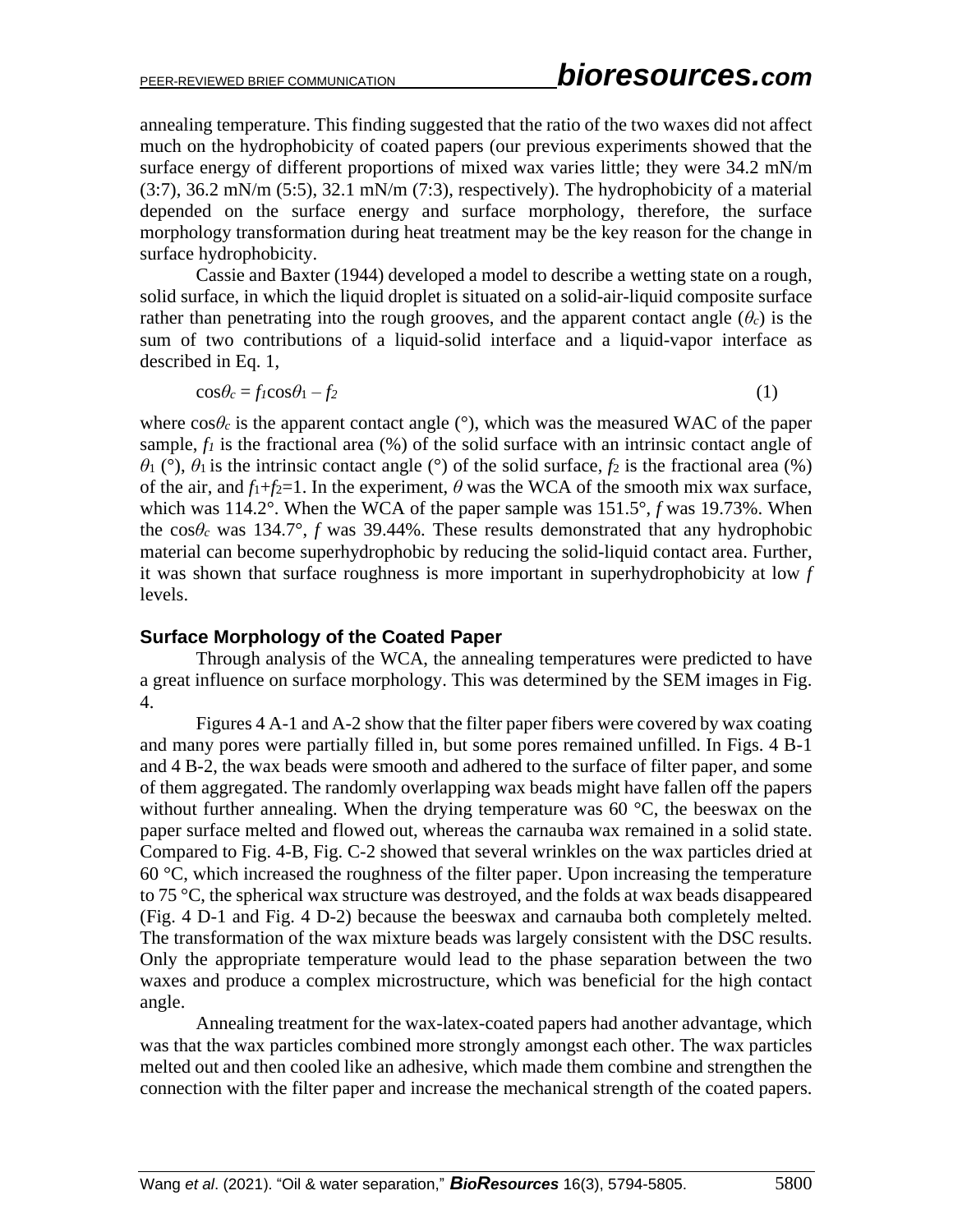# PEER-REVIEWED BRIEF COMMUNICATION *bioresources.com*



**Fig. 4.** The surface morphology of filter paper coated with the mixed wax emulsion (Beeswax: Carnauba wax =  $7:3$ ). Images A-1, A-2, B-1, B-2, were at 25 °C; images C-1 and C-2 were at 60 °C; images D-1 and D-2 were at 75 °C

#### **Oil-water Separation Performance of the Coated Paper**

The pristine filter paper was easily wetted by both water and oil, which made it impossible to accomplish oil/water separation. The wetting behavior of the filter paper exhibited superoleophilicity and (super)hydrophobicity after surface modification via wax emulsion. Thus, the modified filter paper exhibited good efficiency in oil/water separation.

| Table 1. The Oil/Water Separation Ability of Wax Emulsion Coated Filter Papers |  |  |  |  |
|--------------------------------------------------------------------------------|--|--|--|--|
| $(B:C = 7:3)$                                                                  |  |  |  |  |

| Annealing        | <b>Water Residue</b> | Water-repelling efficiency | Oil-permeation |
|------------------|----------------------|----------------------------|----------------|
| Temperature (°C) | ppm                  | $\frac{1}{2}$              | $\frac{1}{2}$  |
|                  | 207                  | 99.79                      | 94.97          |
| 60               | 531                  | 99.47                      | 94.68          |
|                  | 4190                 | 95.81                      | 94.33          |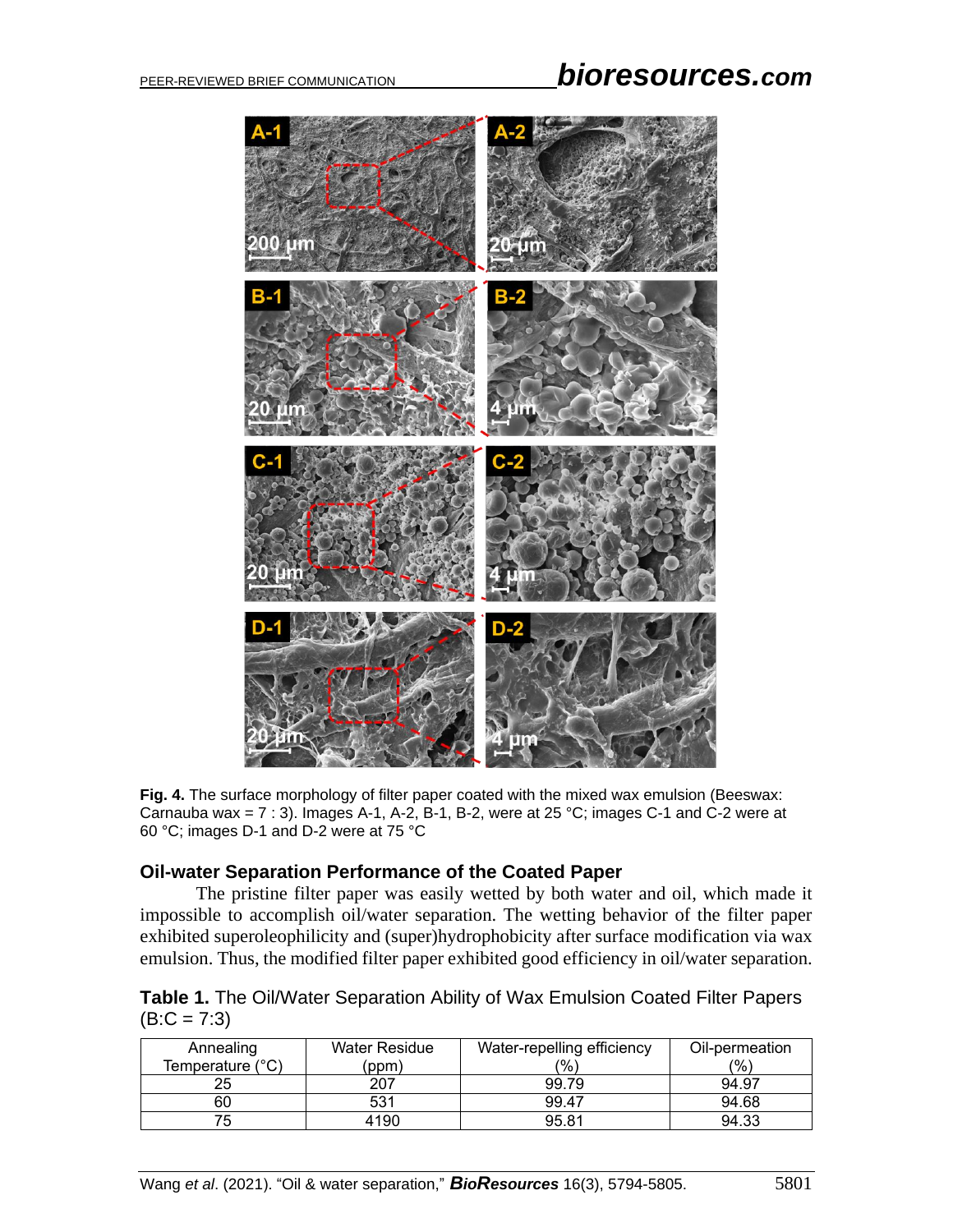Because of the immiscibility of oil and water, the mixture quickly permeated through the filter paper, and the water was retained above the filter paper due to the excellent (super)hydrophobic-superoleophilic ability of the modified filter paper. Table 1 showed that the oil/water separation effect of the filter paper dried at  $25 \degree C$  was the best. The water content in the water/diesel mixture decreased from 10% to 0.0207% (207 ppm) after filtration separation, the water-repelling efficiency reached 99.79%, and the permeation efficiency of diesel was 94.97%. Similarly, the oil/water separation performance of the filter paper sample dried at 60 °C was also good, its separation efficiency reached 99.47%. However, that of the sample dried at 75  $\degree$ C was less than satisfactory, in Table 1, it showed that the water content after separation was 4190 ppm (0.419%). Thus, the water-repelling efficiency was only 95.81%, which meant that more water passed through the filter paper than others. As Fig. 3 and Table 1 showed, the oilwater separation efficiency and water-repelling ability were not only determined by the filter paper's hydrophobicity.



**Fig. 5.** The air permeability of the filter papers with different drying temperatures ( $B : C = 7$ : 3)



**Fig. 6.** The average pore diameter of the filter papers with different drying temperatures (B :  $C = 7 : 3$ 

Figures 5 and 6 show the pore structures of the filter paper samples with different annealing (drying) temperatures. Air permeability represented the porosity of the filter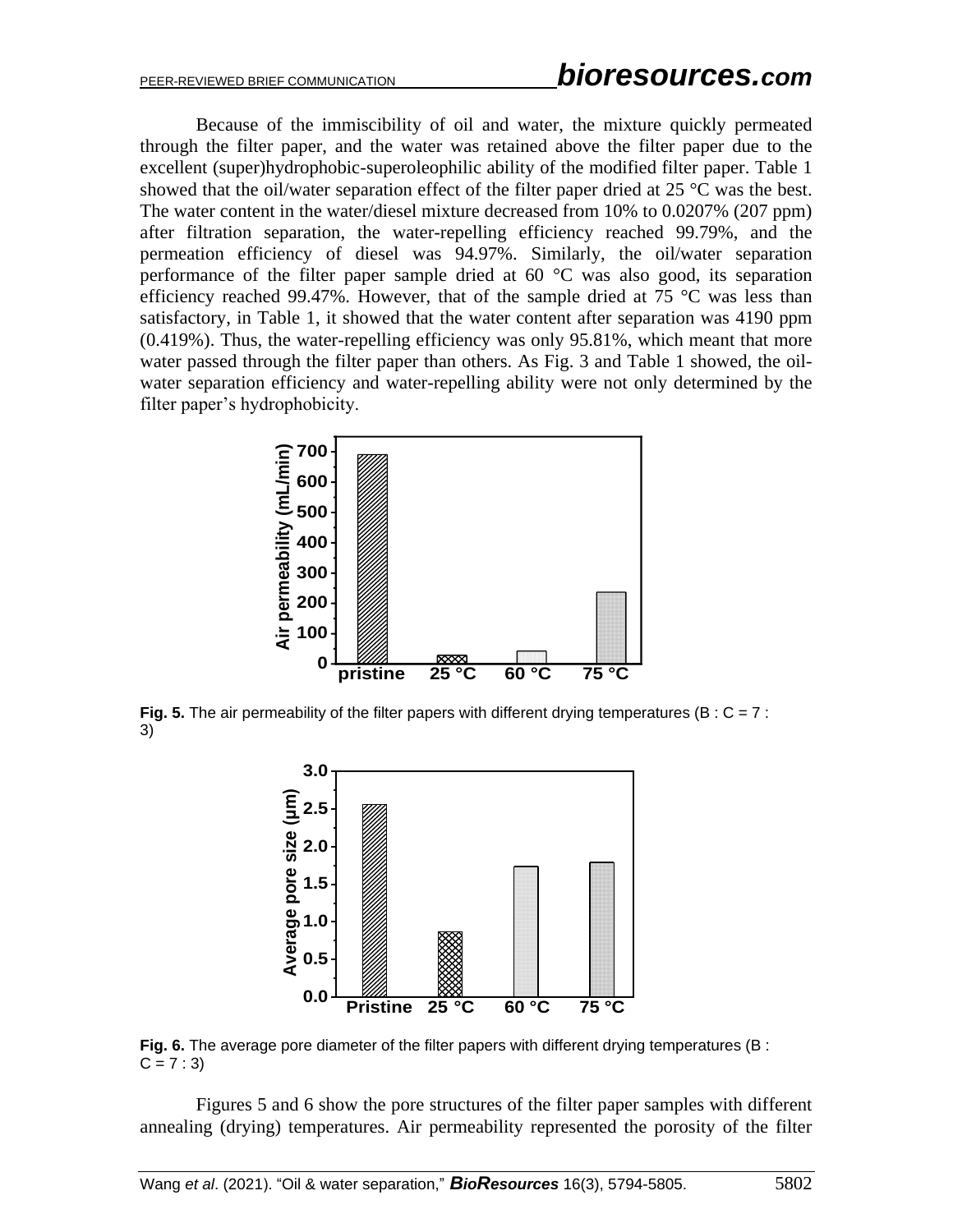paper. The pristine filter paper had air permeability of nearly 700 mL/min. Through the process of coating and drying, the porosity of the filter papers decreased notably because the wax beads enfolded the fibers and filled parts of the paper pores. Figure 5 shows that the filter paper samples dried at 25 and 60 °C both had air permeability below 50 mL/min, whereas that of the filter paper dried at 75 °C was higher. This explained why the oil-water separation efficiency and water-repelling ability of the paper samples differed so substantially. In addition, the pore size of the filter paper affected the separation results. Figure 6 shows that the average pore diameter of the filter paper treated at 60 °C was twice that of the filter paper treated at 25 °C. Further, the average pore size of the filter paper dried at 75 °C was the largest.

As the SEM pictures show, with the coated filter paper annealed at 75 °C, the mixed wax melted, and the wax globular structure disappeared. Instead, the two kinds of wax formed a layer structure with pores on the paper fibers, and some of the fibers that had been covered by the globular wax were exposed. The results of air permeability and average pore size analysis were consistent with the morphological observations. This showed that the larger pores and higher porosity led to more water passing through the filter paper.

#### **Reusability of the Coated Paper**

The performance of the coated paper (dried at  $60^{\circ}$ C) had been evaluated for water/oil separation cycles without cleaning/washing treatments. The unwashed coated paper showed a water/oil mixture separation efficiency all over 95.00% up to 5 cycles, as shown in Fig. 7. The coated paper maintained its high separation efficiency after repeated usage.



**Fig. 7**. The performance for separation of water/diesel mixture for 5 times

## **CONCLUSIONS**

1. Superhydrophobic filter paper was successfully created *via* a mild mix-wax phase separation method. The major advantage of this novel approach was to eliminate the use of organic solvents or fluorochemicals that have been conventionally applied for superhydrophobic modification.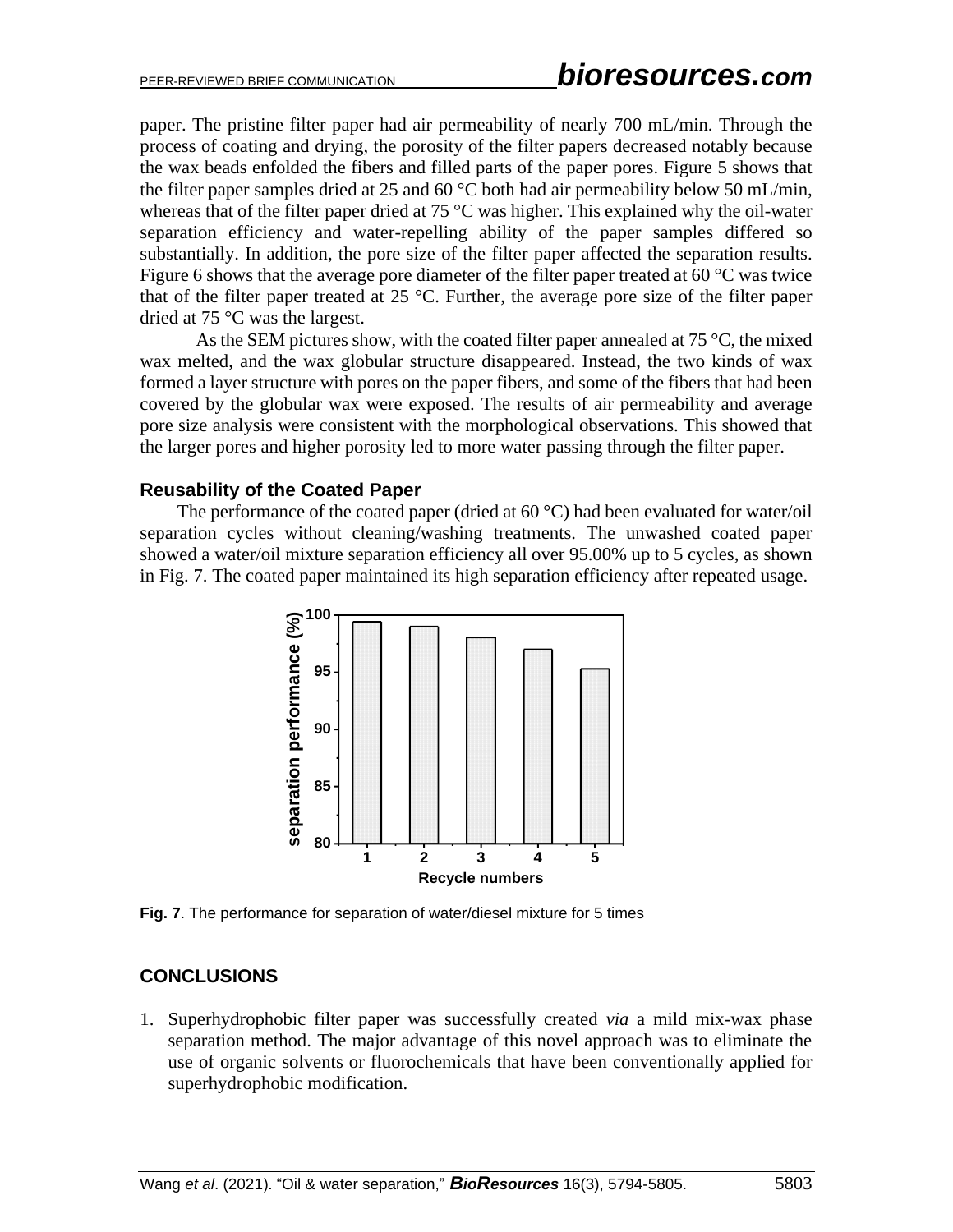- 2. A micrometer spherical structure of mixed wax particles was produced in the emulsifying process, and the annealing process produced a submicrometer structure, which made the surface of the coated paper highly hydrophobic or superhydrophobic.
- 3. The obtained composite filter paper could resist water strongly with a contact angle of up to 151.5° and could separate oil/water mixture with 87.1% water-repelling and 94.7% oil-permeation. The 25  $\degree$ C samples had the best water/oil separation efficiency.

## **ACKNOWLEDGMENTS**

This work was financially supported by the National Natural Science Foundation of China (Grant No. 22005065), the Scientific Research Fund of Guangdong University of Petrochemical Technology (Grant No. 2019rc050, Grant No. 2019rc051), and the Ordinary University Youth Innovation Project of Guangdong Province (Grant 2020KQNCX050).

## **REFERENCES CITED**

- Cassie, A. B. D., and Baxter, S. (1944). "Wettability of porous surfaces," *Transactions of the Faraday Society* 40, 546-551.
- Celik, N., Kiremitler, N. B., Ruzi, M., and Onses, M. S. (2021). "Waxing the soot: Practical fabrication of all-organic superhydrophobic coatings from candle soot and carnauba wax," *Progress in Organic Coatings* 153, article ID 106169. DOI: 10.1016/j.porgcoat.2021.106169
- Celik, N., Torun, I., Ruzi, M., Esidir, A., and Onses, M. S. (2020). "Fabrication of robust superhydrophobic surfaces by one-step spray coating: Evaporation driven selfassembly of wax and nanoparticles into hierarchical structures," *Chemical Engineering Journal* 396, article ID 125230. DOI: 10.1016/j.cej.2020.125230
- Cheng, Q., An, X., Li, Y., Huang, C., and Zeng, J. (2017). "Sustainable and biodegradable superhydrophobic coating from epoxidized soybean oil and ZnO nanoparticles on cellulosic substrates for efficient oil/water separation," *ACS Sustain. Chem. Eng.* 5(12), 11440-11450. DOI: 10.1021/acssuschemeng.7b02549
- Cheng, Q.-Y., Guan, C.-S., Wang, M., Li, Y.-D., and Zeng, J.-B. (2018). "Cellulose nanocrystal coated cotton fabric with superhydrophobicity for efficient oil/water separation," *Carbohydrate Polym.* 199, 390-396. DOI: 10.1016/j.carbpol.2018.07.046
- Feng, L., Zhang, Z., Mai, Z., Ma, Y., Liu, B., Jiang, L., and Zhu, D. (2004). "A superhydrophobic and super-oleophilic coating mesh film for the separation of oil and water," *Angewandte Chemie International Edition* 43(15), 2012-2014. DOI: 10.1002/anie.200353381
- Gu, J., Xiao, P., Chen, J., Liu, F., Huang, Y., Li, G., Zhang, J., and Chen, T. (2014). "Robust preparation of superhydrophobic polymer/carbon nanotube hybrid membranes for highly effective removal of oils and separation of water-in-oil emulsions," *J. Mater. Chem. A* 2(37), article ID 15268. DOI: 10.1039/C4TA01603C
- Han, J. T., Lee, D. H., Ryu, C. Y., and Cho, K. (2004). "Fabrication of superhydrophobic surface from a supramolecular organosilane with quadruple hydrogen bonding," *Journal of the American Chemical Society* 126(15), 4796-4797. DOI: 10.1021/ja0499400